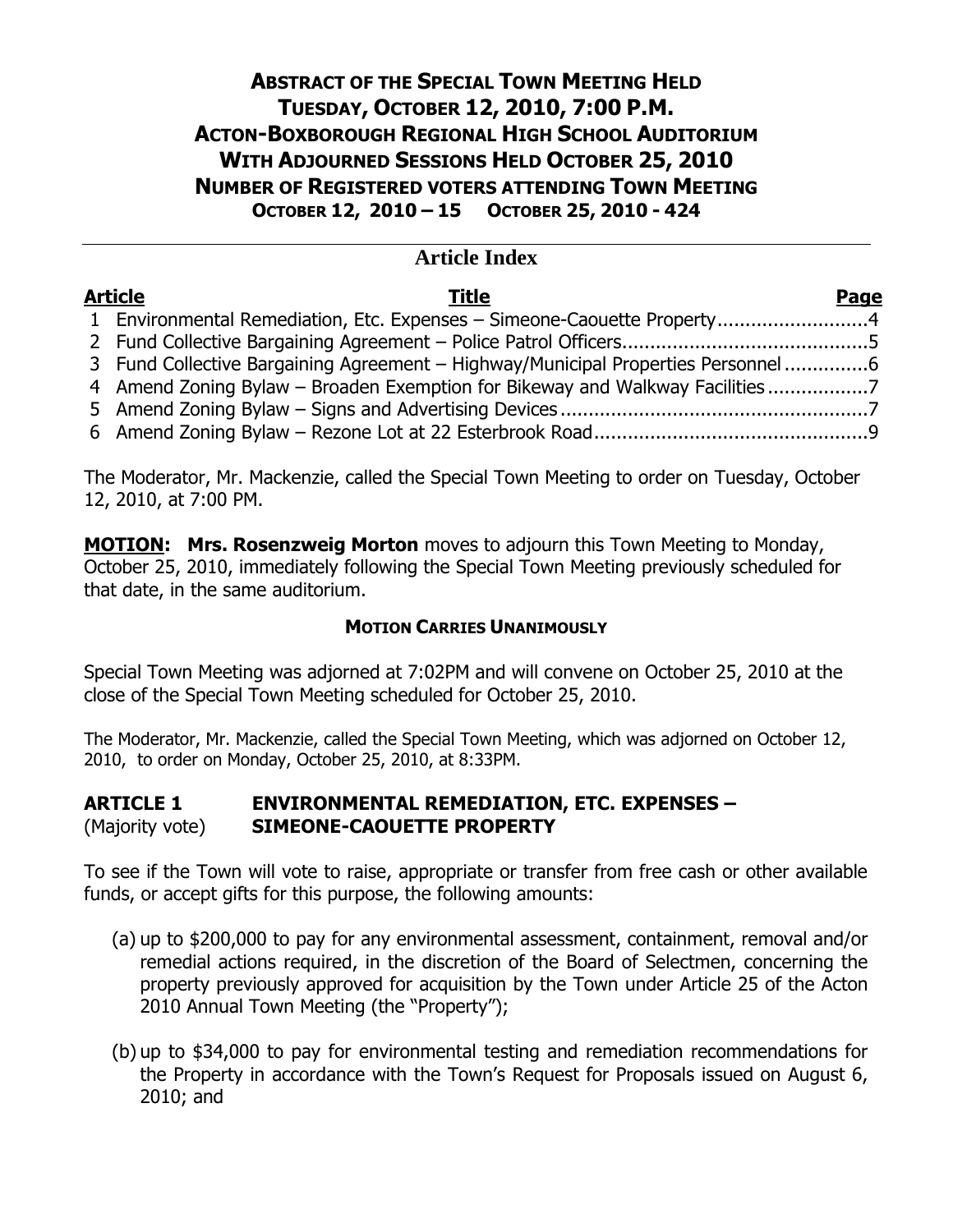up to \$22,500 to pay for any extensions of the July 13, 2010 closing date that the Board of Selectmen deem necessary in their discretion as provided under the Fourth Amendment to Purchase and Sale Agreement dated as of July 13, 2010 and executed by the Town of Acton and the owners of the Property or otherwise;

or take any other action relative thereto.

**MOTION: Mr. Gowing** moves that the Town transfer from Free Cash and appropriate \$256,500 to fund the environmental and transaction costs all as set forth in paragraphs (a) through (c) of the article, including any project costs incidental and related thereto.

#### **MOTION CARRIES UNANIMOUSLY**

#### **ARTICLE 2 FUND COLLECTIVE BARGAINING AGREEMENT** (Majority vote) **POLICE PATROL OFFICERS**

To see if the Town will vote to raise and appropriate, transfer and/or appropriate from available funds a sum of money necessary to fund the cost items contained in Collective Bargaining Agreement(s) between the Town and its police patrol officers union as filed with the Town Clerk, or take any other action relative thereto.

**MOTION: Mrs. Rosenzweig Morton** moves that the Town take no action.

### **MOTION CARRIES**

### **ARTICLE 3 FUND COLLECTIVE BARGAINING AGREEMENT** (Majority vote) **HIGHWAY/MUNICIPAL PROPERTIES PERSONNEL**

To see if the Town will vote to raise and appropriate, transfer and/or appropriate from available funds a sum of money necessary to fund the cost items contained in Collective Bargaining Agreement(s) between the Town and its Highway & Municipal Properties personnel union as filed with the Town Clerk, or take any other action relative thereto.

**MOTION: Mrs. Rosenzweig Morton** moves that the Town take no action.

#### **MOTION CARRIES**

### **ARTICLE 4 AMEND ZONING BYLAW – BROADEN EXEMPTION FOR** (Two-thirds vote) **BIKEWAY AND WALKWAY FACILITIES**

To see if the Town will vote to amend the Zoning Bylaw, Section  $1.4$  – Applicability, by inserting the following phrase after the words "public bicycle, pedestrian, and multi-use paths":

", and appurtenances and easements thereto,".

#### [Note – Section 1.4 currently reads:

**1.4Applicability** - All LOTS and parcels of land in the Town of Acton and all BUILDINGS, STRUCTURES and other improvements thereon shall be subject to the regulations, restrictions and requirements established in this Bylaw. Except when specifically referred to or stated otherwise,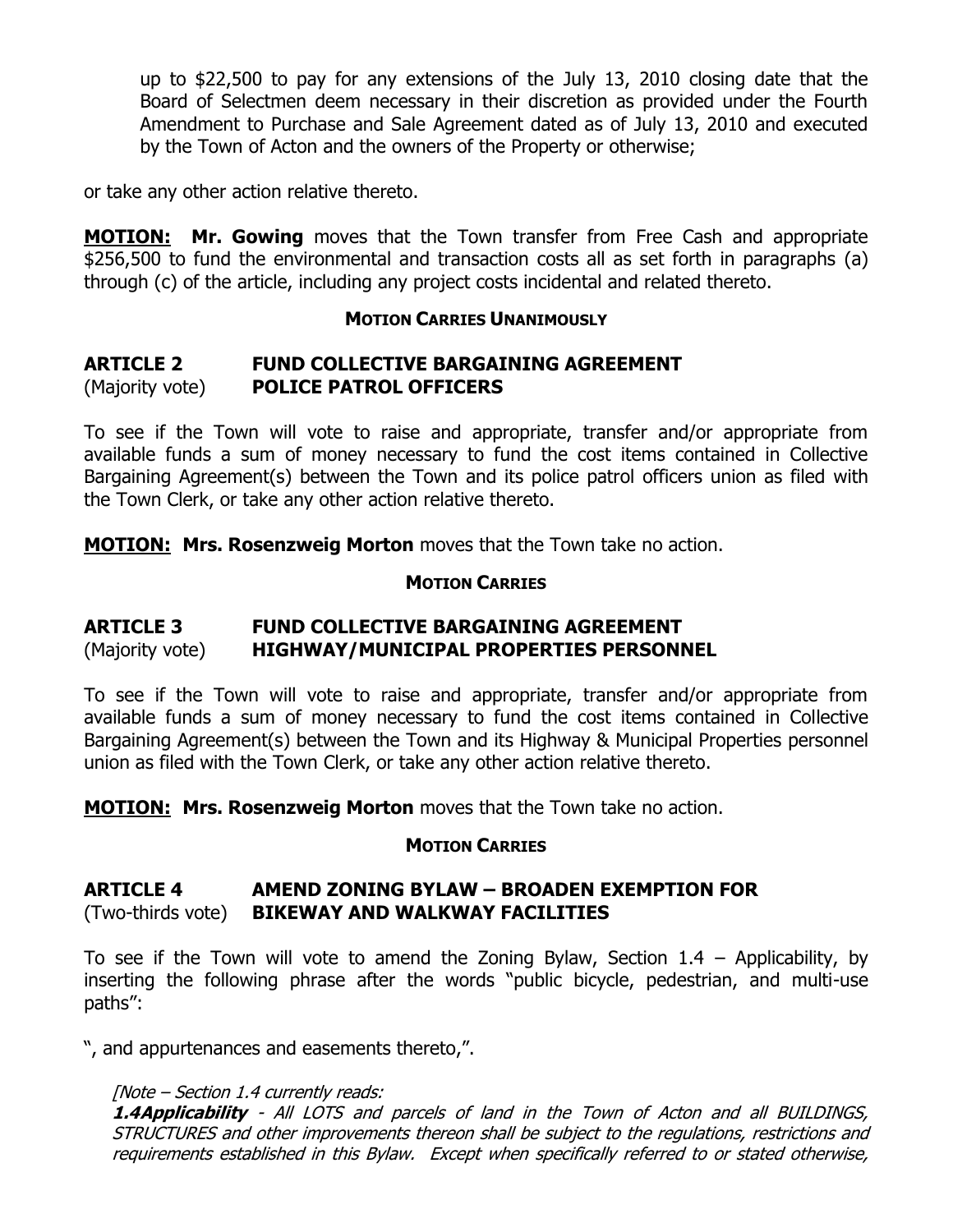this Bylaw shall not apply to STREETS and appurtenances and easements thereto; to railroad rights of way; to public bicycle, pedestrian, and multi-use paths funded, laid out, or constructed by the Town of Acton, the Commonwealth of Massachusetts, or the Federal Government; or to any BUILDING, STRUCTURE or USE of land, including grading, filling, and excavating, which is associated with a public sewer collection system owned or operated by the Town of Acton.]

, or take any other action relative thereto.

**MOTION: Mr. Clymer** moves that the Town adopt the zoning bylaw amendment as set forth in the article.

#### **MOTION CARRIES DECLARED 2/3 BY MODERATOR\***

\*TOWN OF ACTON HAS EXCEPTED MGL CH 39 SEC 15 AT ITS ANNUAL TOWN MEETING APRIL 2001, ARTICLE 43 AND THE AMENDED BYLAW 5A WAS APPROVED BY THE ATTORNEY GENERAL ON AUG. 6, 2001. (THE TOWN MEETING MODERATOR IS NOT REQUIRED TO COUNT A 2/3 REQUIRED VOTE.)

# **ARTICLE 5 AMEND ZONING BYLAW – SIGNS AND ADVERTISING DEVICES**

(Two-thirds vote)

To see if the Town will vote to amend the Zoning Bylaw, Section  $7 -$  Signs and Advertising Devices, as follows:

- A. Under section 7.5, Signs which Do not Require a Sign Permit, insert a new sub-section 7.5.19 as follows:
	- 7.5.19 "OPEN" SIGNS One SIGN, other than a WINDOW SIGN, associated with a PRINCIPAL USE indicating that the establishment is open for business. Such a SIGN shall be either affixed to the BUILDING as near as practically possible to the entrance of the establishment or to a freestanding sign otherwise permitted under this Bylaw. Such a SIGN shall not exceed 6 square feet in DISPLAY AREA. The DISPLAY AREA of such an "OPEN" SIGN shall not count towards the DISPLAY AREA of any other sign on the premises. Notwithstanding section 7.3.6, an "OPEN" SIGN may be a flag or a banner.
- B. Under section 7.4.3, Illumination, delete sub-section 7.4.3.6 and replace it with a new subsection 7.4.3.6 as follows:

7.4.3.6 In all other Village Districts:

- a) PROJECTING SIGNS and AWNING SIGNS shall not be illuminated.
- b) WALL SIGNS shall not be illuminated except as described in Sections 7.4.3.4 b) or c), or from an external light source with the light projected downward from above.
- c) FREESTANDING SIGNS shall not be illuminated except as described in Sections 7.4.3.4 b) or c) or from an external light source.

[Note: Section 7.4.3.6 currently reads:

7.4.3.6 In all other Village Districts, PROJECTING SIGNS and AWNING SIGNS shall not be illuminated, WALL SIGNS shall not be illuminated except as described in Sections 7.4.3.4 b) or c),